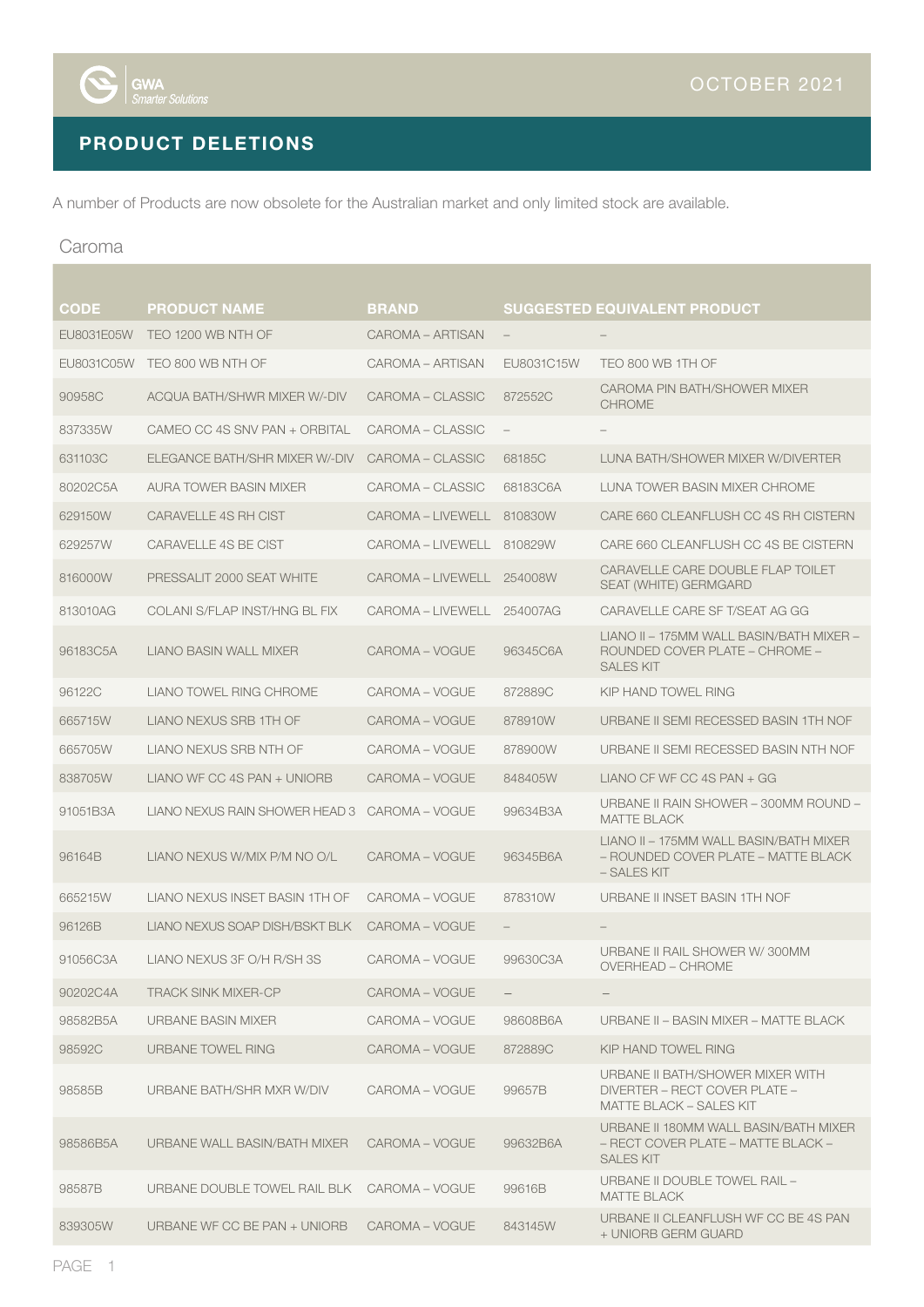

## PRODUCT DELETIONS

#### Caroma continued

| <b>CODE</b> | <b>PRODUCT NAME</b>       | <b>BRAND</b>   |          | <b>SUGGESTED EQUIVALENT PRODUCT</b>                            |
|-------------|---------------------------|----------------|----------|----------------------------------------------------------------|
| 98593B3A    | URBANE MF HAND SHOWER     | CAROMA – VOGUE | 99633B4E | URBANE II HAND SHOWER – MATTE BLACK                            |
| 91056B3A    | LIANO ME RAIL SHOWER W/OH | CAROMA – VOGUE | 99630B3A | URBANE II RAIL SHOWER W/300MM<br><b>OVERHEAD - MATTE BLACK</b> |
| 867215WSMO  | URBANE SRB 1TH OF LHSD    | CAROMA – VOGUE | 878910W  | <b>URBANE II SEMI RECESSED BASIN 1TH NOF</b>                   |
| 661205W     | LIANO SRB NTH OF          | CAROMA – VOGUE | 878900W  | URBANE II SRB NTH NOF                                          |
| 98589B      | URBANE METAL SHELF BLK    | CAROMA - VOGUE | 99619B   | URBANE II BATHROOM SHELF BLK                                   |
| 254012W     | TRIDENT SC OR PL HNG SEAT | CAROMA – VOGUE | 300065W  | VOGUE T/SEAT SC OR BL FIX                                      |
| 98588B3A    | URBANE 2F RAIL SHOWER BLK | CAROMA – VOGUE | 99631B4E | URB II RAIL SHOWER BL                                          |

#### Clark

| <b>CODE</b> | <b>PRODUCT NAME</b>                             | <b>BRAND</b> |             | <b>SUGGESTED EQUIVALENT PRODUCT</b>                        |
|-------------|-------------------------------------------------|--------------|-------------|------------------------------------------------------------|
| 8710.1      | D45L FLUSHLINE TUB 1TH                          | <b>CLARK</b> | 8710        | D45L FLUSHLINE TUB OTH                                     |
|             | CL10045.B3A CLARK RND RAIL SHOWER BLK           | <b>CLARK</b> | CL10075.B3A | CLARK ROUND II RAIL SHOWER –<br><b>MATTE BLACK</b>         |
| CL40006.WO  | CLARK SQUARE HAND WB NTH OF                     | CI ARK       | CL40006.W1  | CLARK SOUARE HAND WB 1TH OF                                |
|             | CL10044.B3A CLARK SOR RAIL SHOWER WOH BLK CLARK |              | CL10074.B3A | CLARK SOUARE II RAIL SHOWER<br>WITH OVERHEAD - MATTE BLACK |
|             | CL10050.C3A CLARK RND O/H SHWR 200MM CH         | CI ARK       | CL10076.C3A | CLARK RND II O/H SHWR 200MM CH                             |

### Dorf

| <b>CODE</b> | <b>PRODUCT NAME</b>            | <b>BRAND</b> |               | <b>SUGGESTED EQUIVALENT PRODUCT</b> |
|-------------|--------------------------------|--------------|---------------|-------------------------------------|
| 6573.905A   | EPIC BLOC P. TBSIN MXR BLK/COP | <b>DORF</b>  | 6567,905A     | DORF EPIC BLOC P. TBSIN MXR BLACK   |
| 6553.905A   | EPIC BLOC P.BASIN MXR BLK/COP  | <b>DORF</b>  | 6550.905A     | DORF EPIC BLOC P.BASIN MXR BLACK    |
| 1886.04     | 1.25M SILVERFLEX SHOWER HOSE   | <b>DORF</b>  |               |                                     |
| SP7045.04   | DIVERTER VALVE ASSEMBLY        | <b>DORF</b>  | NO AI TERNATE | NO ALTERNATE                        |
| 9276.043A   | LUMINOUS LED RAIN/SH SQUARE 3S | <b>DORF</b>  | 6395.043A     | EPIC RAIN SHOWERHEAD 3 STAR         |
| 872888C     | KIP ROBE HOOK                  | <b>DORF</b>  | 309128C       | COSMO ROBE HOOK BLISTER PACK        |